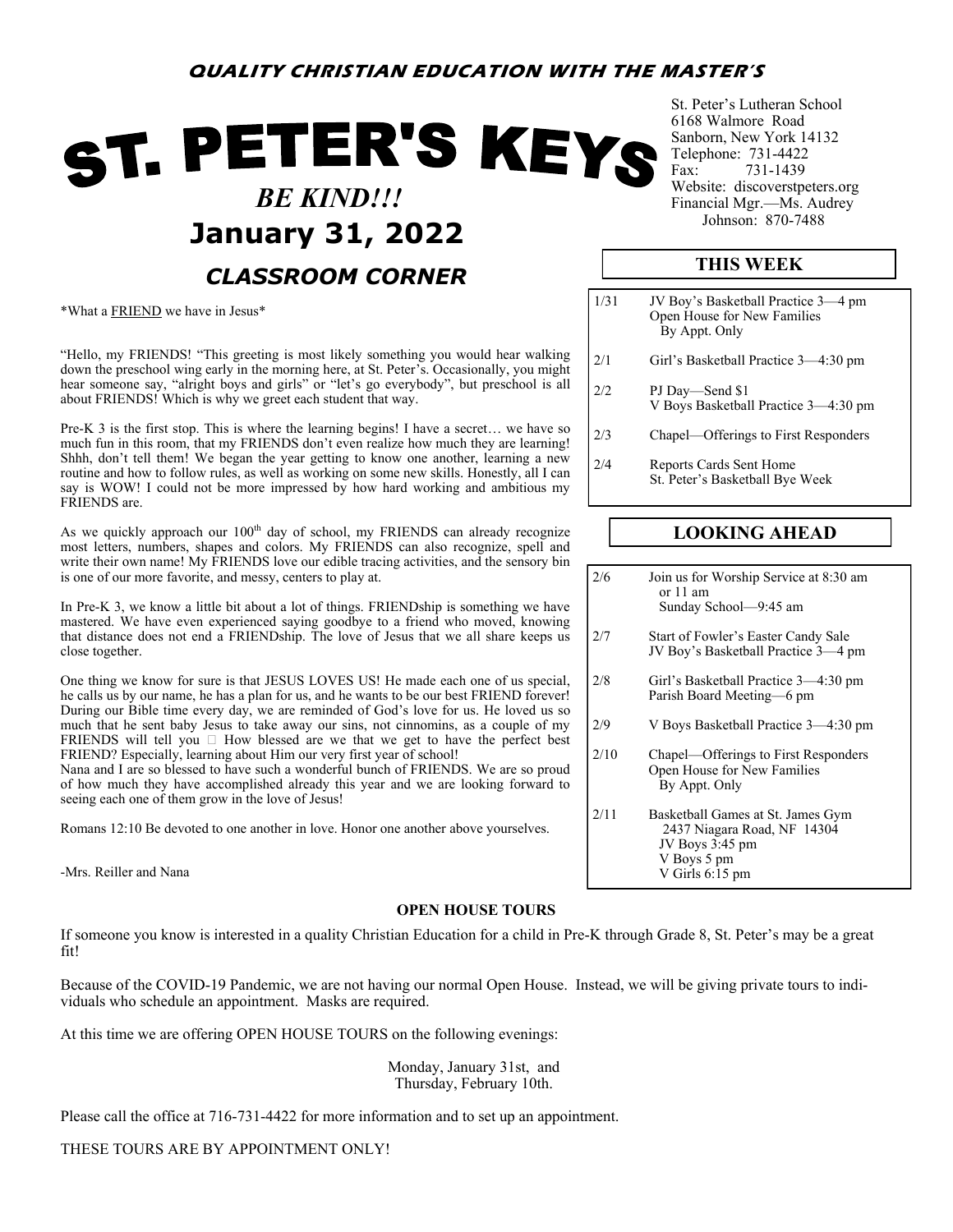#### **BISON'S CHILDREN'S SCHOLARSHIP FUND**

The Bison's Children Scholarship Fund (for students entering K-8) will be accepting Pre-Application for funding for the 2022-<br>2023 school year beginning January 1, 2022. The Pre-2023 school year beginning January 1, 2022. **Application is only for families NEW to Bison's.** The deadline to apply is February 28th. Scholarships are awarded using a lottery system from all submitted pre-application forms and all applicants will be notified of lottery results via email on March 1st. Current families enrolled in Bison's will receive an email with a link to complete the renewal process and add siblings on February 22nd.

For more information, visit www.bisonfund.com or call 716-854- 0869.

#### **YEARBOOKS FOR SALE**

If you did not order a yearbook with your picture package in the fall, please order online at inter-state.com/order and enter code: 66825T. Online ordering only. All online orders must be placed by Friday, February 25, 2022.

As we do not have information who ordered a yearbook, if you are unsure if you ordered, please contact Inter-state.

#### **PJ DAY**

St. Peter's will be having a PJ Day this Wednesday, February 2nd. Send in \$1 and you can wear PJ's. Please send in \$1 in an envelope labeled with the event title and student's name. All money collected will be donated to First Responders.

## **PASTORAL CARE**

As you may have heard, Pastor Tom Thorstad accepted a call at a church in the Midwest and is no longer at St. Peter's. Please welcome Pastor Paul Saya to St. Peter's. As the Church Council puts together a Call Committee to begin the process of finding a new full-time pastor, the Church Council has hired Pastor Paul as a part-time Visitation and Administration Pastor. Pastor Paul will schedule time in the pastor's office in school and will be available to provide pastoral care to students, teachers, and families of students and teachers. He also plans to attend school chapels and participate from time to time. Pastor Paul will also be providing pastoral care to church members, attending church meetings, preaching at least once per month, and leading Bible studies. There will be other Pastors and church leaders sharing preaching responsibilities on Sundays with Pastor Paul. You can reach Pastor Paul at 716-807-4017 or Pastor@stpetersanborn.com